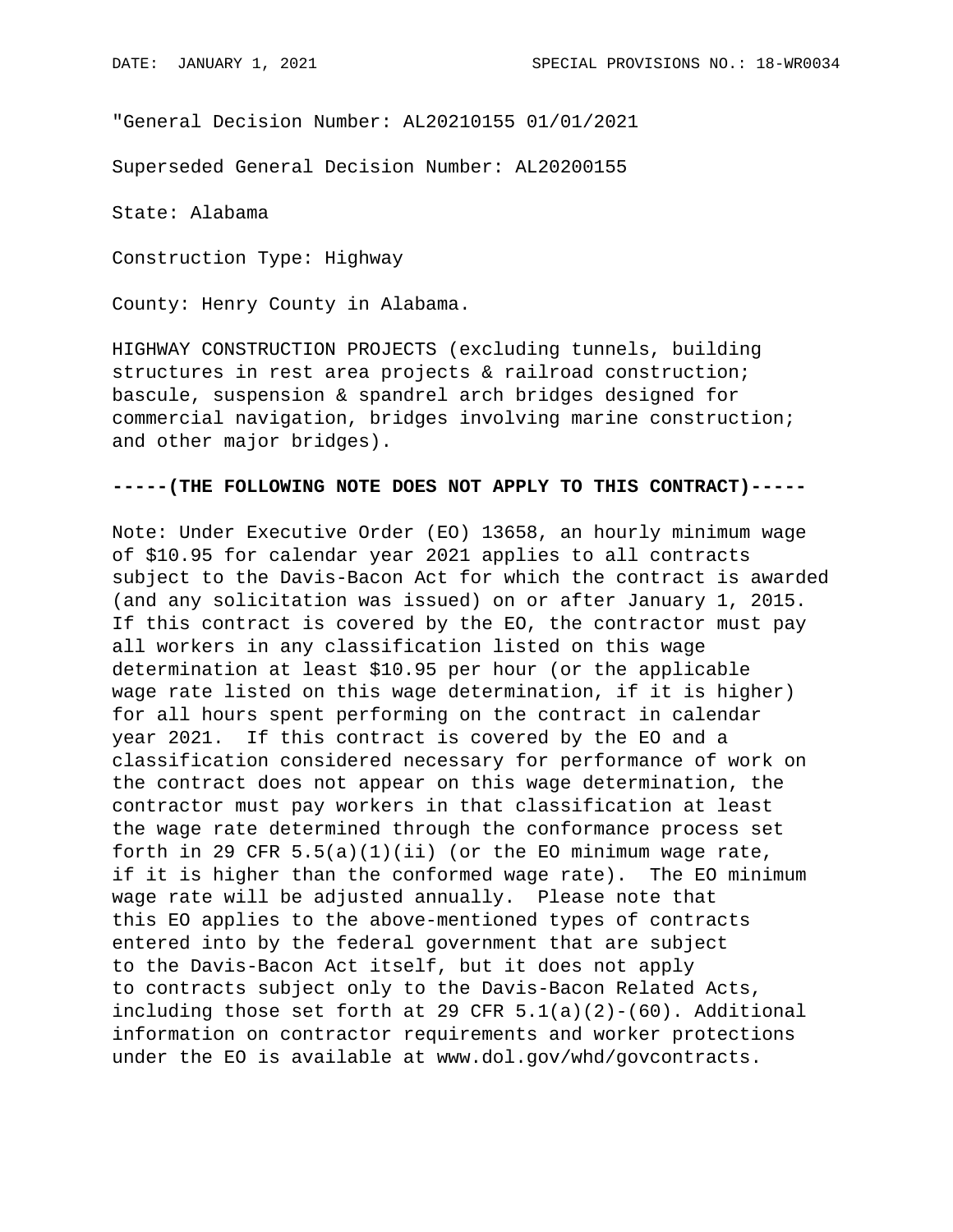Modification Number Publication Date<br>0 01/01/2021 0 01/01/2021

ELEC0505-001 09/01/2019

|                         | Rates | Fringes |  |
|-------------------------|-------|---------|--|
| ELECTRICIAN\$ 27.34     |       | 3%+8.61 |  |
| SUAL2019-034 11/13/2019 |       |         |  |

|                                                                      | Rates | Fringes |
|----------------------------------------------------------------------|-------|---------|
| CARPENTER (Form Work Only)\$ 15.69                                   |       | 0.00    |
| CEMENT MASON/CONCRETE FINISHER\$ 14.75                               |       | 0.00    |
| HIGHWAY/PARKING LOT STRIPING:<br>Operator (Striping Machine)\$ 19.82 |       | 0.00    |
| HIGHWAY/PARKING LOT STRIPING:<br>Truck Driver (Line Striping         |       |         |
| $True k)$ \$ 14.55                                                   |       | 0.00    |
| IRONWORKER, REINFORCING\$ 16.20                                      |       | 0.00    |
| IRONWORKER, STRUCTURAL\$ 22.40                                       |       | 0.00    |
| LABORER GRADE CHECKER\$ 14.31                                        |       | 0.00    |
| LABORER: Asphalt, Includes<br>Raker, Shoveler, Spreader and          |       |         |
| Distributor\$ 16.19                                                  |       | 0.00    |
| LABORER: Common or General\$ 11.82                                   |       | 0.00    |
| LABORER: Mason Tender -                                              |       |         |
| Cement/Concrete\$ 14.06                                              |       | 0.00    |
| LABORER: Pipelayer\$ 14.42                                           |       | 0.00    |
| Asphalt Spreader\$ 16.00<br>OPERATOR:                                |       | 0.00    |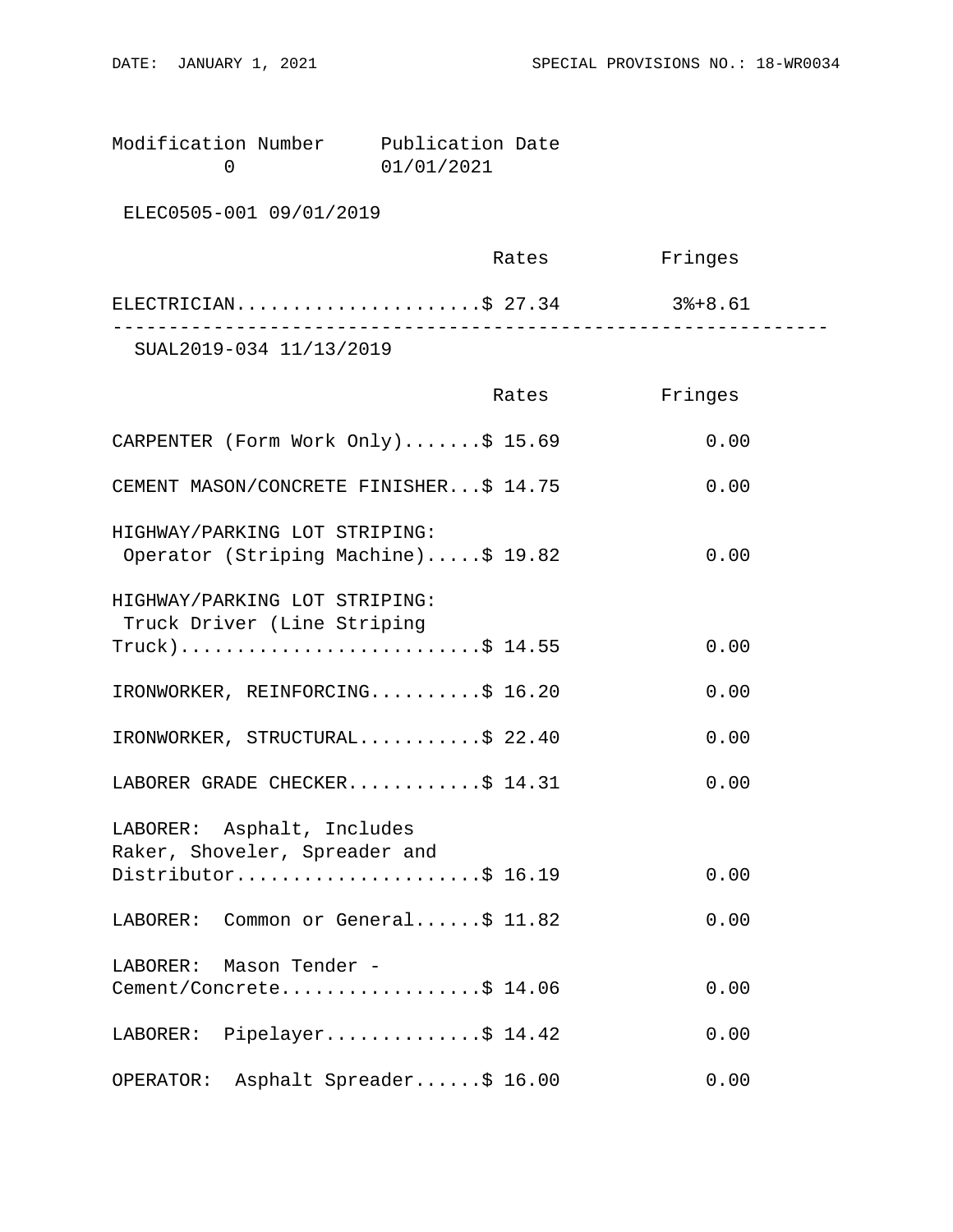| OPERATOR:<br>Backhoe/Excavator/Trackhoe\$ 15.71<br>0.00 |                                                |  |       |  |  |
|---------------------------------------------------------|------------------------------------------------|--|-------|--|--|
| OPERATOR:                                               | Bobcat/Skid                                    |  |       |  |  |
|                                                         | Steer/Skid Loader\$ 13.88                      |  | 0.00  |  |  |
| OPERATOR:                                               | Broom/Sweeper\$ 13.38                          |  | 0.00  |  |  |
| OPERATOR:                                               | Bulldozer\$ $15.08$                            |  | 0.00  |  |  |
| OPERATOR:                                               | Crane\$ 19.88                                  |  | 2.31  |  |  |
| OPERATOR:                                               | Distributor\$ 18.52                            |  | 0.00  |  |  |
| OPERATOR:                                               | Drill\$ 26.73                                  |  | 11.25 |  |  |
| OPERATOR:                                               | Grader/Blade\$ 19.17                           |  | 0.00  |  |  |
| OPERATOR:                                               | Loader\$ 17.00                                 |  | 0.00  |  |  |
|                                                         | OPERATOR: Material Transfer<br>Vehicle\$ 16.60 |  | 0.00  |  |  |
|                                                         | OPERATOR: Mechanic\$ 19.16                     |  | 0.00  |  |  |
| OPERATOR:                                               | Milling Machine\$ 15.79                        |  | 0.00  |  |  |
| OPERATOR:                                               | Oiler\$ 16.83                                  |  | 0.00  |  |  |
|                                                         | OPERATOR: Paver (Asphalt,                      |  |       |  |  |
|                                                         | Aggregate, and Concrete)\$ 15.64               |  | 0.00  |  |  |
|                                                         | OPERATOR: Roller\$ 14.21                       |  | 0.00  |  |  |
|                                                         | OPERATOR: Scraper\$ 13.30                      |  | 0.00  |  |  |
|                                                         | PAINTER (Brush and Roller)\$ 15.97             |  | 1.27  |  |  |
|                                                         | TRAFFIC CONTROL: Flagger\$ 13.01               |  | 0.00  |  |  |
| TRAFFIC CONTROL:<br>Laborer-Cones/                      |                                                |  |       |  |  |
| Barricades/Barrels -                                    | Setter/Mover/Sweeper\$ 13.86                   |  | 0.00  |  |  |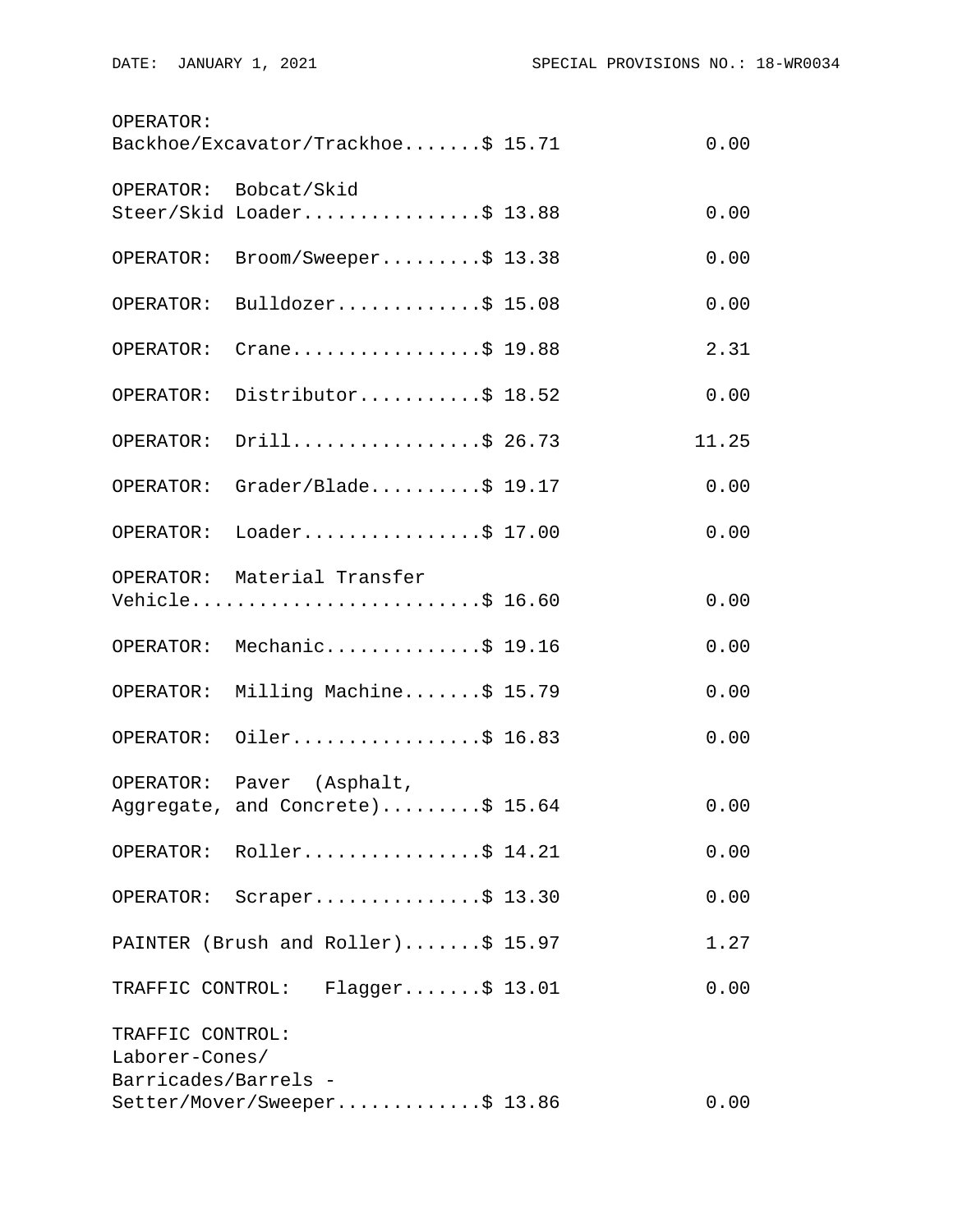|               | TRUCK DRIVER: Dump Truck\$ 14.41  | 0.00 |
|---------------|-----------------------------------|------|
| TRUCK DRIVER: | Flatbed Truck $$15.00$            | 0.00 |
| TRUCK DRIVER: | Lowboy Truck $$16.79$             | 0.00 |
|               | TRUCK DRIVER: Semi-Trailer        |      |
|               |                                   | 0.00 |
|               | TRUCK DRIVER: Water Truck\$ 13.50 | 0.00 |
|               |                                   |      |

WELDERS - Receive rate prescribed for craft performing operation to which welding is incidental.

================================================================

Note: Executive Order (EO) 13706, Establishing Paid Sick Leave for Federal Contractors applies to all contracts subject to the Davis-Bacon Act for which the contract is awarded (and any solicitation was issued) on or after January 1, 2017. If this contract is covered by the EO, the contractor must provide employees with 1 hour of paid sick leave for every 30 hours they work, up to 56 hours of paid sick leave each year. Employees must be permitted to use paid sick leave for their own illness, injury or other health-related needs, including preventive care; to assist a family member (or person who is like family to the employee) who is ill, injured, or has other health-related needs, including preventive care; or for reasons resulting from, or to assist a family member (or person who is like family to the employee) who is a victim of, domestic violence, sexual assault, or stalking. Additional information on contractor requirements and worker protections under the EO is available at www.dol.gov/whd/govcontracts.

Unlisted classifications needed for work not included within the scope of the classifications listed may be added after award only as provided in the labor standards contract clauses (29CFR 5.5 (a) (1) (ii)).

----------------------------------------------------------------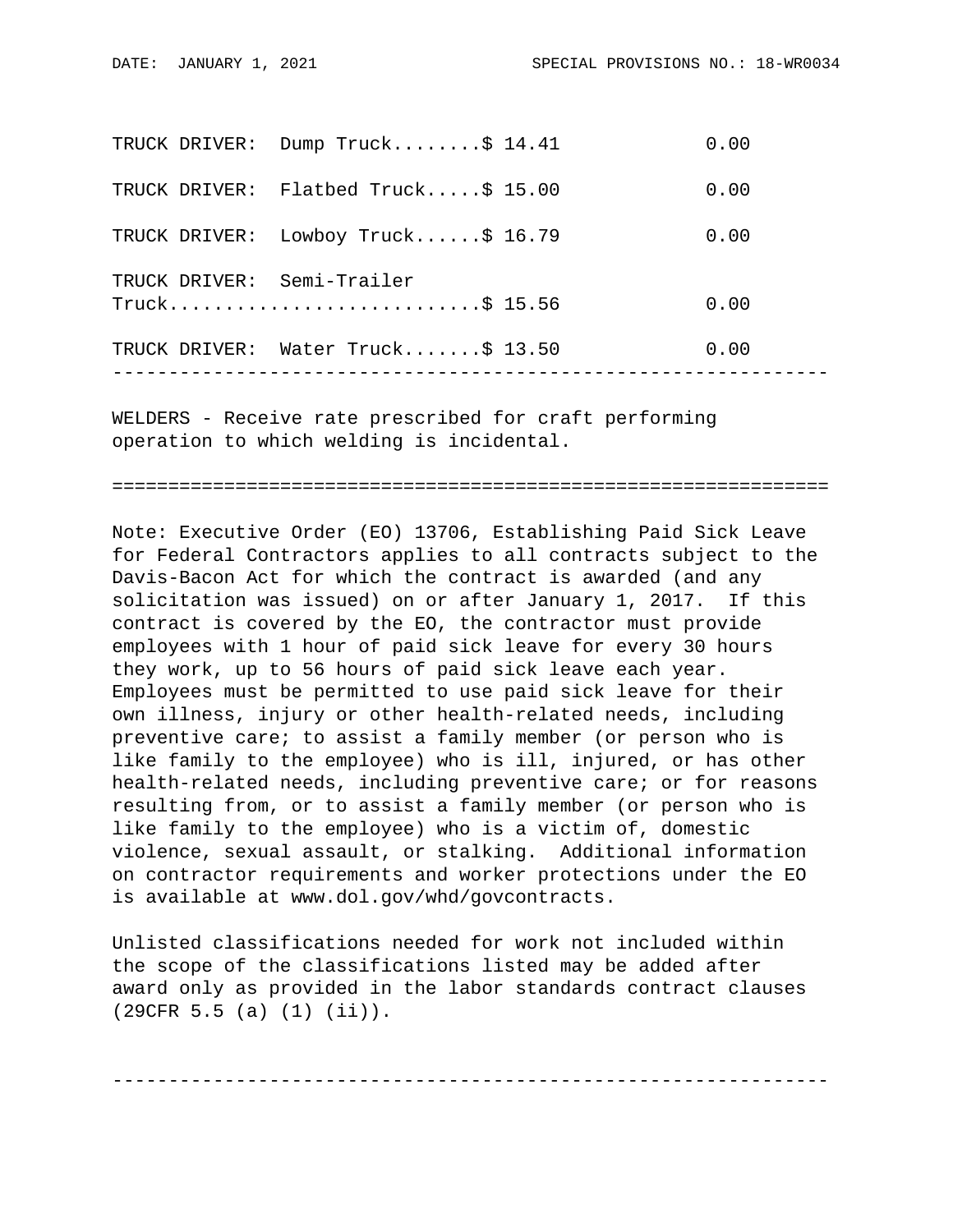The body of each wage determination lists the classification and wage rates that have been found to be prevailing for the cited type(s) of construction in the area covered by the wage determination. The classifications are listed in alphabetical order of ""identifiers"" that indicate whether the particular rate is a union rate (current union negotiated rate for local), a survey rate (weighted average rate) or a union average rate (weighted union average rate).

Union Rate Identifiers

A four-letter classification abbreviation identifier enclosed in dotted lines beginning with characters other than ""SU"" or ""UAVG"" denotes that the union classification and rate were prevailing for that classification in the survey. Example: PLUM0198-005 07/01/2014. PLUM is an abbreviation identifier of the union which prevailed in the survey for this classification, which in this example would be Plumbers. 0198 indicates the local union number or district council number where applicable, i.e., Plumbers Local 0198. The next number, 005 in the example, is an internal number used in processing the wage determination. 07/01/2014 is the effective date of the most current negotiated rate, which in this example is July 1, 2014.

Union prevailing wage rates are updated to reflect all rate changes in the collective bargaining agreement (CBA) governing this classification and rate.

Survey Rate Identifiers

Classifications listed under the ""SU"" identifier indicate that no one rate prevailed for this classification in the survey and the published rate is derived by computing a weighted average rate based on all the rates reported in the survey for that classification. As this weighted average rate includes all rates reported in the survey, it may include both union and non-union rates. Example: SULA2012-007 5/13/2014. SU indicates the rates are survey rates based on a weighted average calculation of rates and are not majority rates. LA indicates the State of Louisiana. 2012 is the year of survey on which these classifications and rates are based. The next number, 007 in the example, is an internal number used in producing the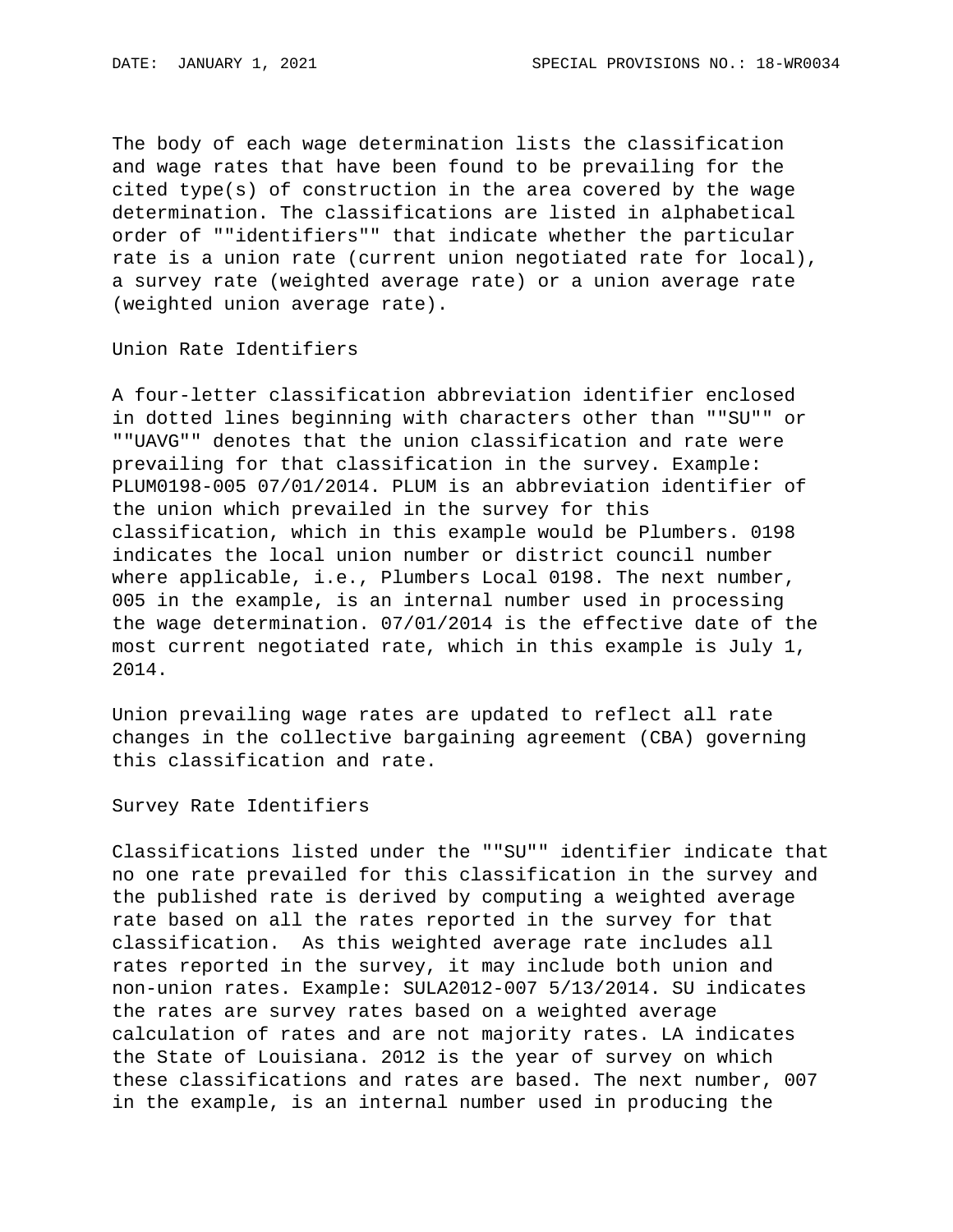wage determination. 5/13/2014 indicates the survey completion date for the classifications and rates under that identifier.

Survey wage rates are not updated and remain in effect until a new survey is conducted.

Union Average Rate Identifiers

Classification(s) listed under the UAVG identifier indicate that no single majority rate prevailed for those classifications; however, 100% of the data reported for the classifications was union data. EXAMPLE: UAVG-OH-0010 08/29/2014. UAVG indicates that the rate is a weighted union average rate. OH indicates the state. The next number, 0010 in the example, is an internal number used in producing the wage determination. 08/29/2014 indicates the survey completion date for the classifications and rates under that identifier.

A UAVG rate will be updated once a year, usually in January of each year, to reflect a weighted average of the current negotiated/CBA rate of the union locals from which the rate is based.

----------------------------------------------------------------

## WAGE DETERMINATION APPEALS PROCESS

1.) Has there been an initial decision in the matter? This can be:

- \* an existing published wage determination
- a survey underlying a wage determination
- \* a Wage and Hour Division letter setting forth a position on a wage determination matter
- \* a conformance (additional classification and rate) ruling

On survey related matters, initial contact, including requests for summaries of surveys, should be with the Wage and Hour Regional Office for the area in which the survey was conducted because those Regional Offices have responsibility for the Davis-Bacon survey program. If the response from this initial contact is not satisfactory, then the process described in 2.) and 3.) should be followed.